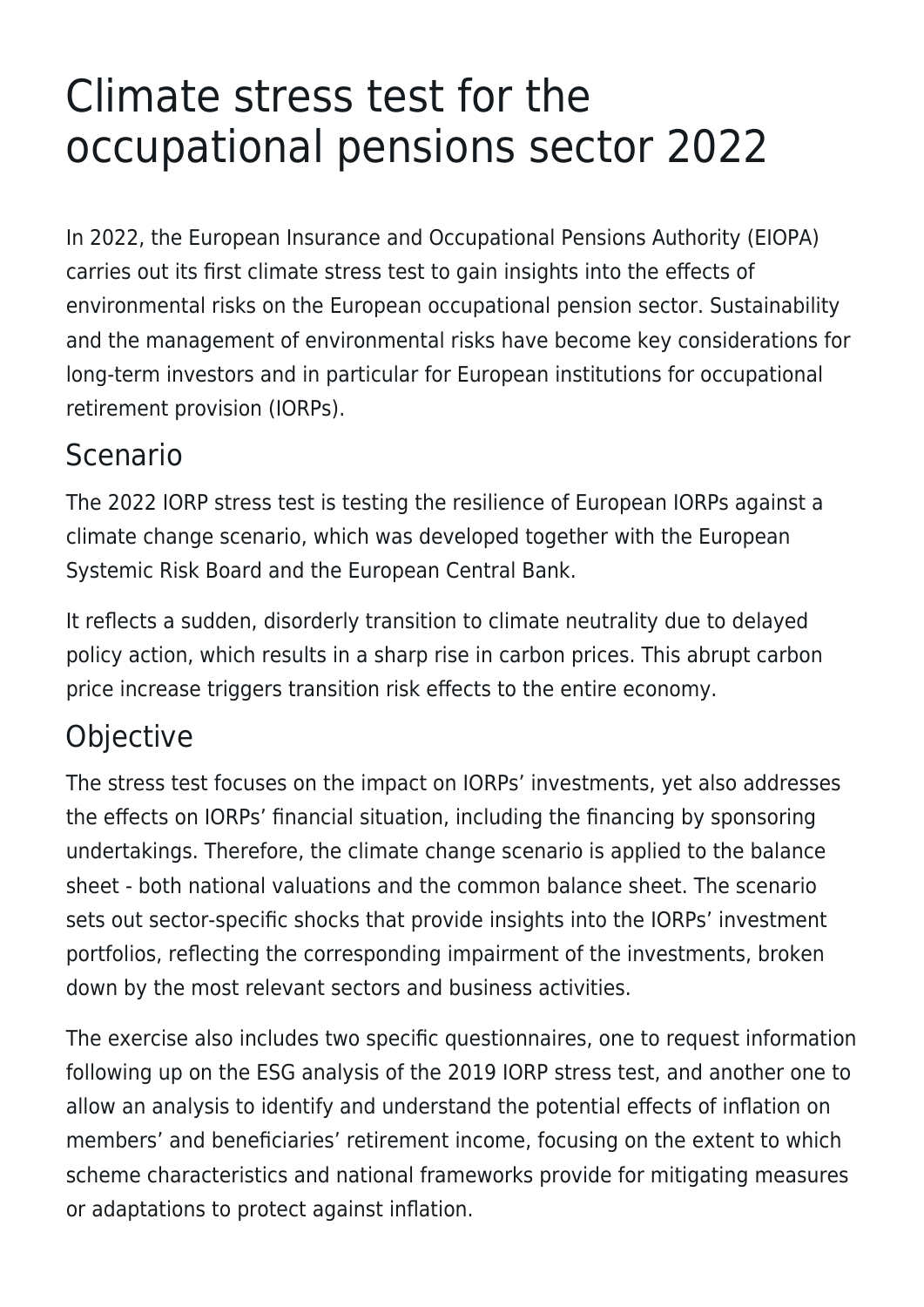## Scope

The stress test is a European-wide exercise, covering IORPs with defined benefit (DB) and defined contribution (DC) schemes. All EEA countries with material IORP sectors, exceeding EUR 500 million in assets, are participating in this stress test.

#### EIOPA's mandate

According to Article 32 of Regulation (EU) No 1094/2010 (EIOPA Regulation), EIOPA has to initiate and coordinate Union-wide assessments of the resilience of financial institutions to adverse market developments. In such assessments, EIOPA should consider the effects of economic scenarios on the IORP's financial position, taking into account specificities of the scheme types, i.e. defined benefit (DB) and defined contribution (DC), for the effects on the financial position of the IORPs and on the members and beneficiaries of IORPs. Hereby, EIOPA is mandated to assess the potential impact posed by IORPs on financial stability and the real economy. Further, environmental risks and their effects on the financial stability of the IORP sector should be analysed.

## Background information

The exercise is carried out in close cooperation with the national competent authorities, which are the direct contact points for the participating IORPs.

Between 9th and 21st February 2022, EIOPA had obtained feedback on the draft stress test technical specifications from EU pension stakeholders, including EIOPA's Occupational Pensions Stakeholder Group (OPSG).

## Timeline

- Participating IORPs are invited to EIOPA's launch event on 7 April 2022.
- From 13 April to 16 May 2022, participating IORPs can make use of a dedicated EIOPA Q&A process by contacting their national competent authorities. Q&As will be regularly published on EIOPA's website.
- By 13 June 2022, participating IORPs are expected to complete the exercise and submit the results to their national competent authorities.
- The results of the stress test are expected to be published in December 2022.

Note: The inputs helper tool has been extended to support the application of the corporate bond shocks. The addition was made on April 6, 2022.